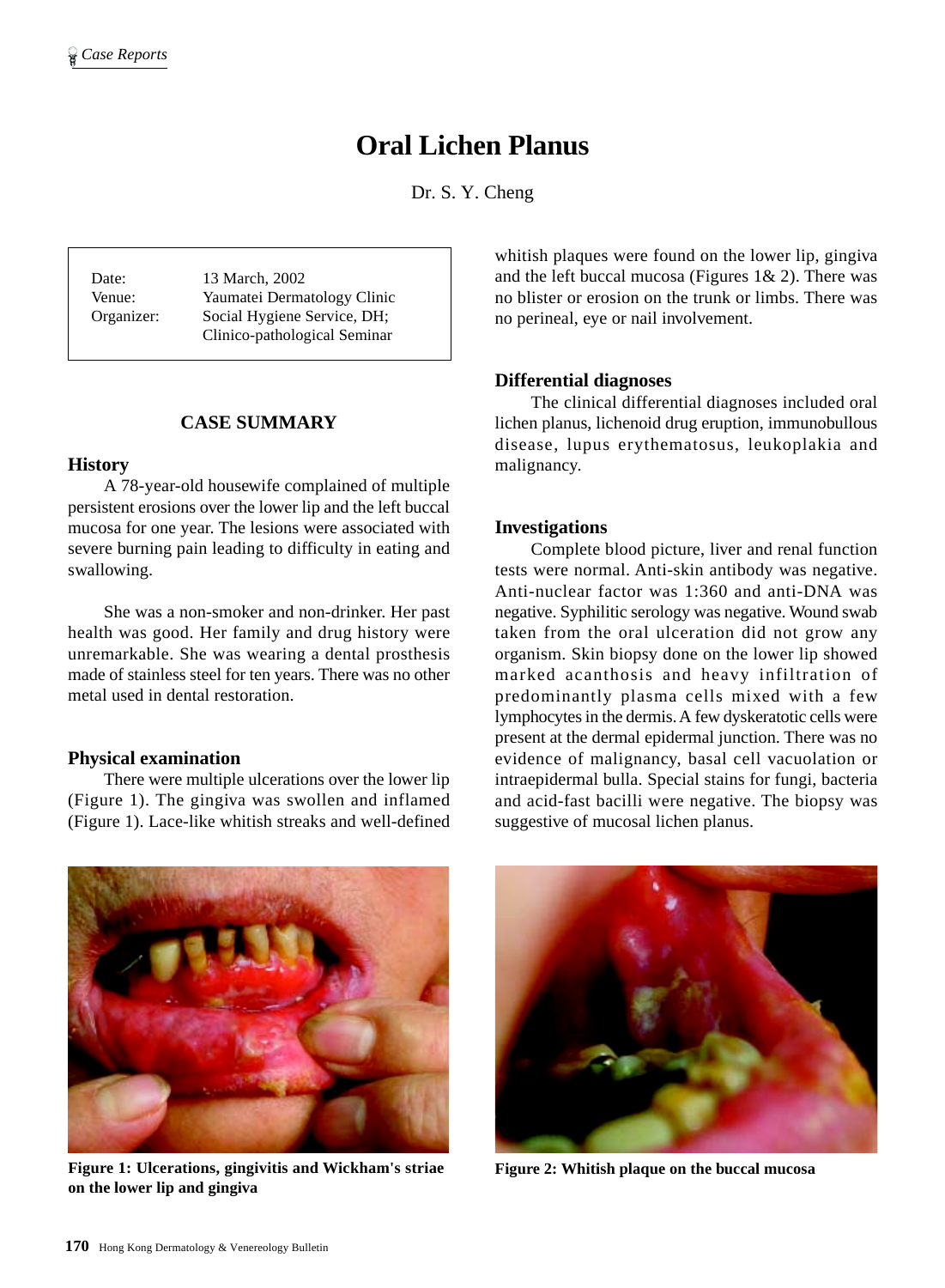#### **Diagnosis**

The most likely diagnosis was oral lichen planus.

## **Management**

The patient had dental assessment and no element of contact allergy to any dental material was found. Simple measures including oral analgesic, antiseptic gargles and oral nystatin suspension mouthwash for the treatment of oral candidiasis were initiated. Moderate potent topical steroid was also started but the clinical condition was refractory to the above measures. Systemic prednisolone 20 mg per day was given for nine weeks with partial response only. Intralesional steroid was injected twice into the lower lip erosive area. The size of the erosions and pain reduced subsequently.

# **REVIEW ON ORAL LICHEN PLANUS**

Lichen planus is a common mucocutaneous inflammatory disease. It affects 0.5% to 1% of the world's population.<sup>1</sup> Approximately half of the patients with cutaneous lichen planus have oral involvement.<sup>1</sup> However, mucosal involvement can be the sole manifestation in up to 25% of affected population.<sup>1</sup> Oral lichen planus has a peak incidence in middle age patients and has female predominance of 2:1.<sup>2</sup> It is characteristically associated with persistent clinical course and resistance to most conventional treatments.

## **Clinical features**

There are various clinical morphological manifestations of the disease (Table 1). More than one clinical subtype can co-exist in the same patient. The reticular (92%), plaque (36%) and papule (11%) types are usually asymptomatic and require no specific treatment.3 On the other hand, the atrophic (44%),

**Table 1. Clinical features of oral lichen planus**

erosive (9%) and bullous (1%) types usually cause severe burning pain and are refractory to conventional treatments.3

The lesions are usually symmetrical. It frequently affects buccal mucosa, tongue, gingiva, lip and palate. Extra-oral mucosal involvements include the anogenital area (vulvovaginal-gingival syndrome), conjunctivae, oesophagus or larynx.

Approximately 1.2% to 5.3% of oral lichen planus lesions will undergo malignant changes.4-6 Regular follow up of these patients is mandatory. High risk factors for malignant transformation include smoking, excessive alcohol intake, atrophic, ulcerative or erosive clinical types, presence of erythroplakic lesions and sites involving the tongue, gingiva or buccal mucosa.7

# **Histopathology**

Basal epidermal keratinocyte damage and lichenoid-interface lymphocytic reaction are the two major pathological findings. There are presence of hyperkeratosis, increased granular layer, irregular acanthosis, liquefactive degeneration of the basal cell layer and band-like lymphocytic infiltrate in the upper dermis. In mucosal lichen planus, plasma cells are more prominent. Degenerated keratinocytes (colloid, Civatte bodies) are present at the dermal-epidermal junction. Direct immunofluorescence shows heavy deposits of fibrin at the dermo-epidermal junction. Deposits of IgM and less frequently IgG, IgA and C3 are also found in the colloid bodies.

#### **Pathogenesis**

Lichen planus is a T-cell mediated autoimmune damage to basal keratinocytes.<sup>8</sup> Suspected aetiological factors include drugs, food, oral candidiasis, hepatitis C, cigarette smoking, contact allergic factors such as

| <b>Symptom</b> | <b>Clinical types</b> | <b>Description</b>                                                                    |
|----------------|-----------------------|---------------------------------------------------------------------------------------|
| Asymptomatic   | Reticular             | Wickham's striae $\pm$ discrete erythematous border                                   |
|                | Plaque-like           | Resemble leukoplakia, common in smokers                                               |
|                | Papules               | Small white pinpoint papules                                                          |
| Symptomatic    | Atrophic              | Diffuse red patch, peripheral radiating white striae, chronic desquamative gingivitis |
|                | Erosive               | Irregular erosion covered with a pseudomembrane                                       |
|                | <b>Bullous</b>        | Small bullae or vesicles that may rupture easily                                      |
|                |                       |                                                                                       |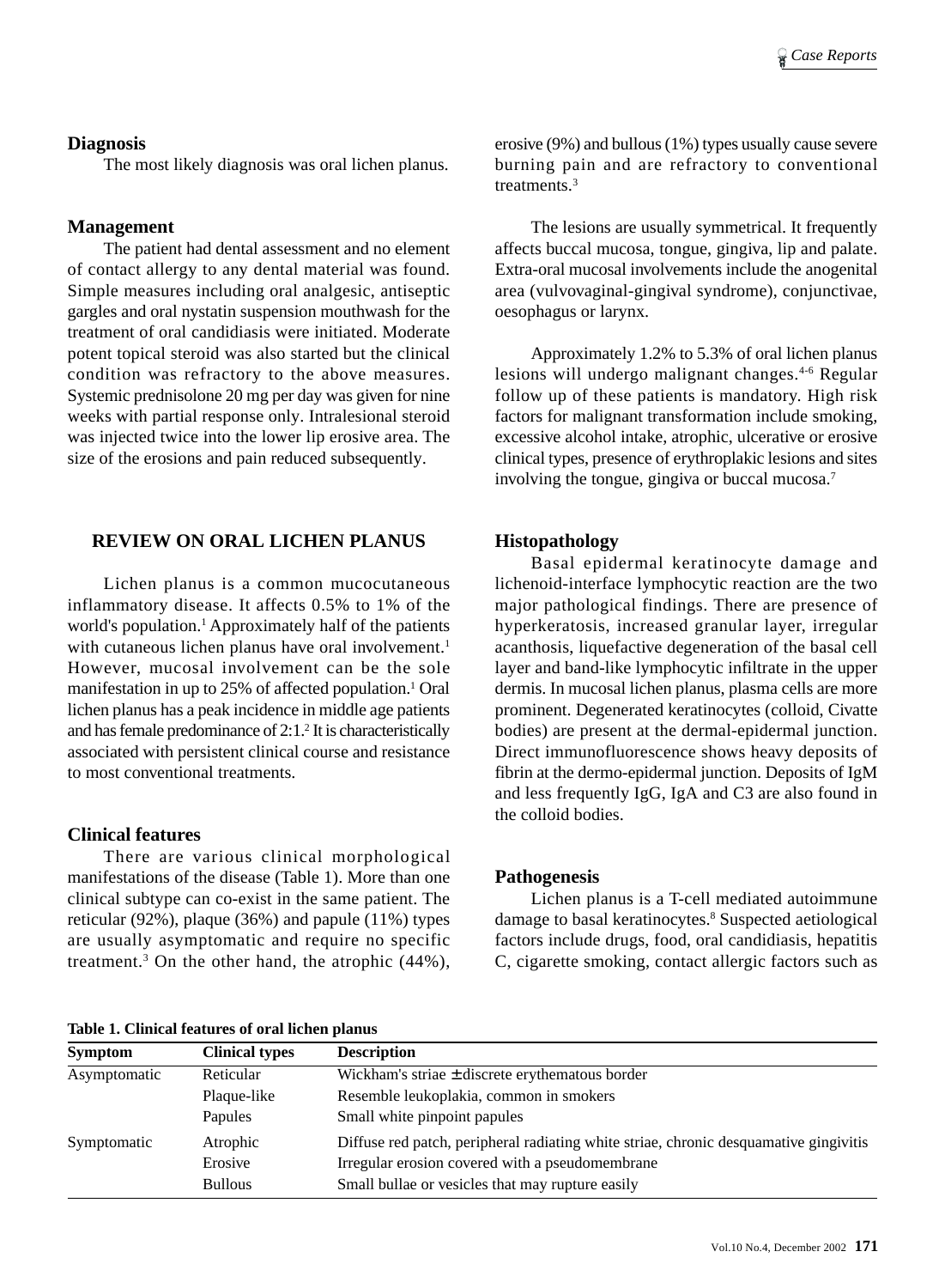amalgam or gold dental restorative material and trauma from periodontal prosthesis.7

## *Lichenoid drug eruption*

Lichenoid drug eruptions have been reported after ingestion, contact, or inhalation of various types of chemicals.

There were fewer reports of oral medications causing lichenoid drug eruptions with oral predilection. The most likely culprit drugs include allopurinol, angiotensin converting enzyme inhibitor, gold, ketoconazole, methyldopa, non-steroidal antiinflammatory drugs, penicillamine and sulphonylurea hypoglycaemic drugs.9 Histology and immunology cannot reliably differentiate oral lichenoid drug eruptions from idiopathic lichen planus or lichen planus-like oral eruptions in graft versus host disease. However, in lichenoid drug eruptions with mucosal involvement, parakeratosis is common and there may be more diffuse and deeper subepithelial eosinophil and plasma cell infiltrate.9 Clinical features such as unilateral distribution, resolution and recurrence of lesions on withdrawal and re-exposure to the suspected drug, also suggest lichenoid drug eruption.<sup>9</sup>

# *Oral lesions in relation to metals used in dental restoration*

Sensitization to mercury (amalgam) has been proposed as an aetiological factor in oral lichenoid lesions. Koch et al<sup>10</sup> studied the sensitization rate of metal salts in 194 patients with oral lesions, using patch tests consisting of the German standard, dental prosthesis and the metal salt series. The effect of the removal of amalgam was also investigated. The patients suffered from: oral lichenoid lesions adjacent to amalgam fillings (n=19); oral lichen planus without close contact with amalgam or dental gold (n=42); other oral lesions  $(n=28)$ ; oral complaints  $(n=46)$  and control  $(n=59)$ . It was found that significantly more patients with oral lichenoid lesions adjacent to amalgam fillings were sensitized to inorganic mercury (78.9%) as compared to other groups  $(0\%$  to  $12\%)$ .<sup>10</sup> One third of the sensitization reactions were observed as late 10 or 17 days after the patch test. Amalgam was then removed in 29 patients with oral lichenoid lesions adjacent to

amalgam or oral lichen planus not in close contact with amalgam. In the former group, 72.2% (13/18) in overall or 86.6% (13/15) of those with positive sensitization to inorganic mercury showed clearance or improvement in lesions after the removal of amalgam.10 In the latter group, only 27.2% (3/11) showed clearance or improvement of the lesions.10 It was concluded that amalgam fillings should only be removed from patients who were sensitized to inorganic mercury compounds and who had objective oral lesions.10

## **Management**

In general, non-erosive oral lichen planus is asymptomatic and treatment is often unnecessary. However, patients with erosive type oral lichen planus often present with significant management problems. At present, none of the available treatment is specific or universally effective. An algorithm for the management of oral lichen planus is shown in Figure 3.2,11,12

All patients should optimize their oral hygiene. Oral candidiasis should be excluded or treated accordingly. In symptomatic patients with apparent contact dental factor, patch test with replacement of the amalgam or gold restorative material is suggested in those who are sensitized to these metals. In those with no apparent contact factor, topical or intralesional steroid is usually the first line treatment. A short course of systemic steroid may be necessary for more rapid control. In steroid-dependent patients, azathioprine or topical cyclosporin can be added as an adjunctive therapy. In refractory cases, alternative therapies such as topical or systemic retinoids, antimalarial, dapsone, oral PUVA, thalidomide or topical tacrolimus may be considered.11-15 Surgical treatments such as laser, cryotherapy and excision may exacerbate the conditions due to the Koebner phenomenon.

## *Learning points:*

*Oral lichen planus presenting as atrophic, erosive or bullous clinical types are usually symptomatic and refractory to treatments. In patients with oral lichenoid lesions, drug eruption due to oral medications or dental contact factor should be eliminated.*